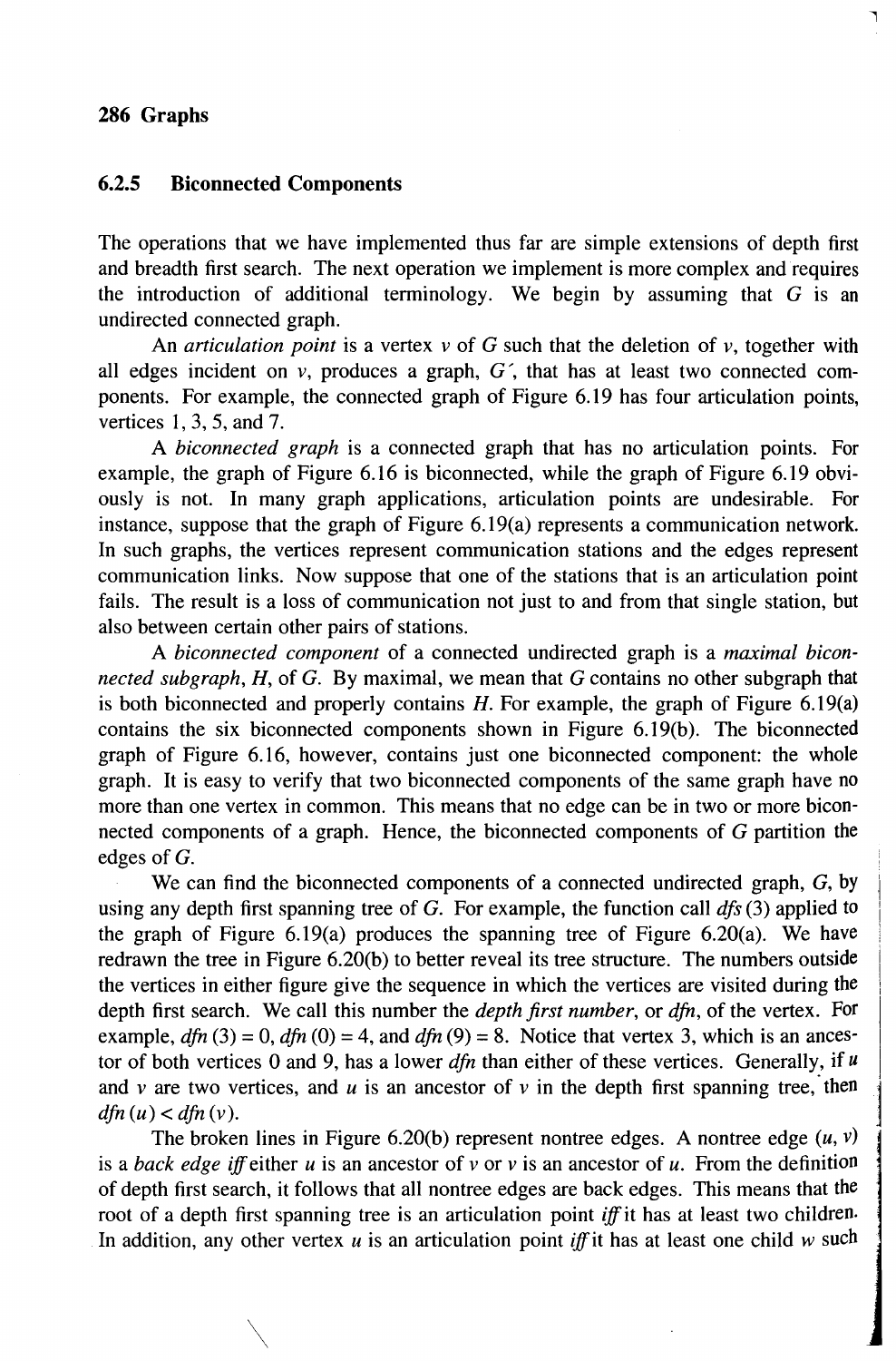#### **Elementary Graph Operations 287**

 $\diagdown$ 



(b) Biconnected components

Figure 6.19: A connected graph and its biconnected components

r

L

that we cannot reach an ancestor of *u* using a path that consists of only w, descendants of w, and a single back edge. These observations lead us to define a value, low, for each vertex of G such that  $low(u)$  is the lowest depth first number that we can reach from u using a path of descendants followed by at most one back edge:

$$
low (u) = min{dfn (u), min{low (w) | w is a child of u},min {dfn (w) | (u, w) is a back edge}}
$$

Therefore, we can say that  $u$  is an articulation point iff  $u$  is either the root of the spanning tree and has two or more children, or  $u$  is not the root and  $u$  has a child  $w$  such that  $low(w) \geq dfn(u)$ . Figure 6.21 shows the dfn and low values for each vertex of the spanning tree of Figure 6.20(b). From this table we can conclude that vertex 1 is an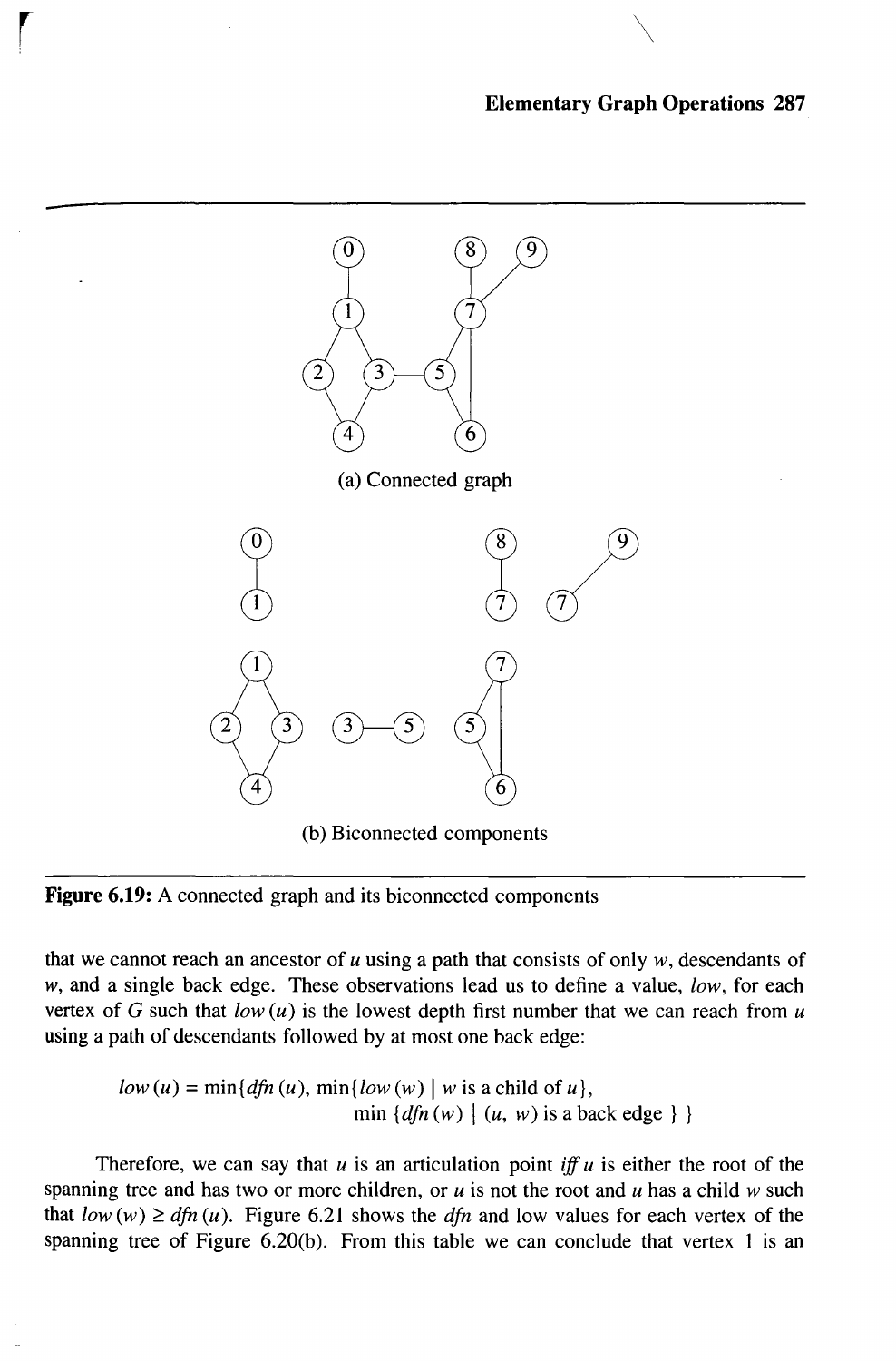

**Figure 6.20:** Depth first spanning tree of Figure 6.19(a)

articulation point since it has a child 0 such that  $low(0) = 4 \geq dfn(1) = 3$ . Vertex 7 is also an articulation point since  $low(8) = 9 \geq dfn(7) = 7$ , as is vertex 5 since  $low(6) = 5 \geq$  $dfn(5) = 5$ . Finally, we note that the root, vertex 3, is an articulation point because it has more than one child.

| Vertex |  |  |  |  |  |
|--------|--|--|--|--|--|
|        |  |  |  |  |  |
| low    |  |  |  |  |  |

**Figure 6.21:** *dfn* and *low* values for *dfs* spanning tree with  $root = 3$ 

We can easily modify *dfs* to compute *dfn* and *low* for each vertex of a connected undirected graph. The result is *dfnlow* (Program 6.4). .

We invoke the function with the call  $dfnlow(x, -1)$ , where x is the starting vertex for the depth first search. The function uses a *MIN* 2 macro that returns the smaller of its two parameters. The results are returned as two global variables, *dfn* and *low.* We also use a global variable, *num,* to increment *dfn* and *low.* The function *init* (Program 6.5) contains the code to correctly initialize *dfn, low,* and *num.* The global declarations are:

 $\sim$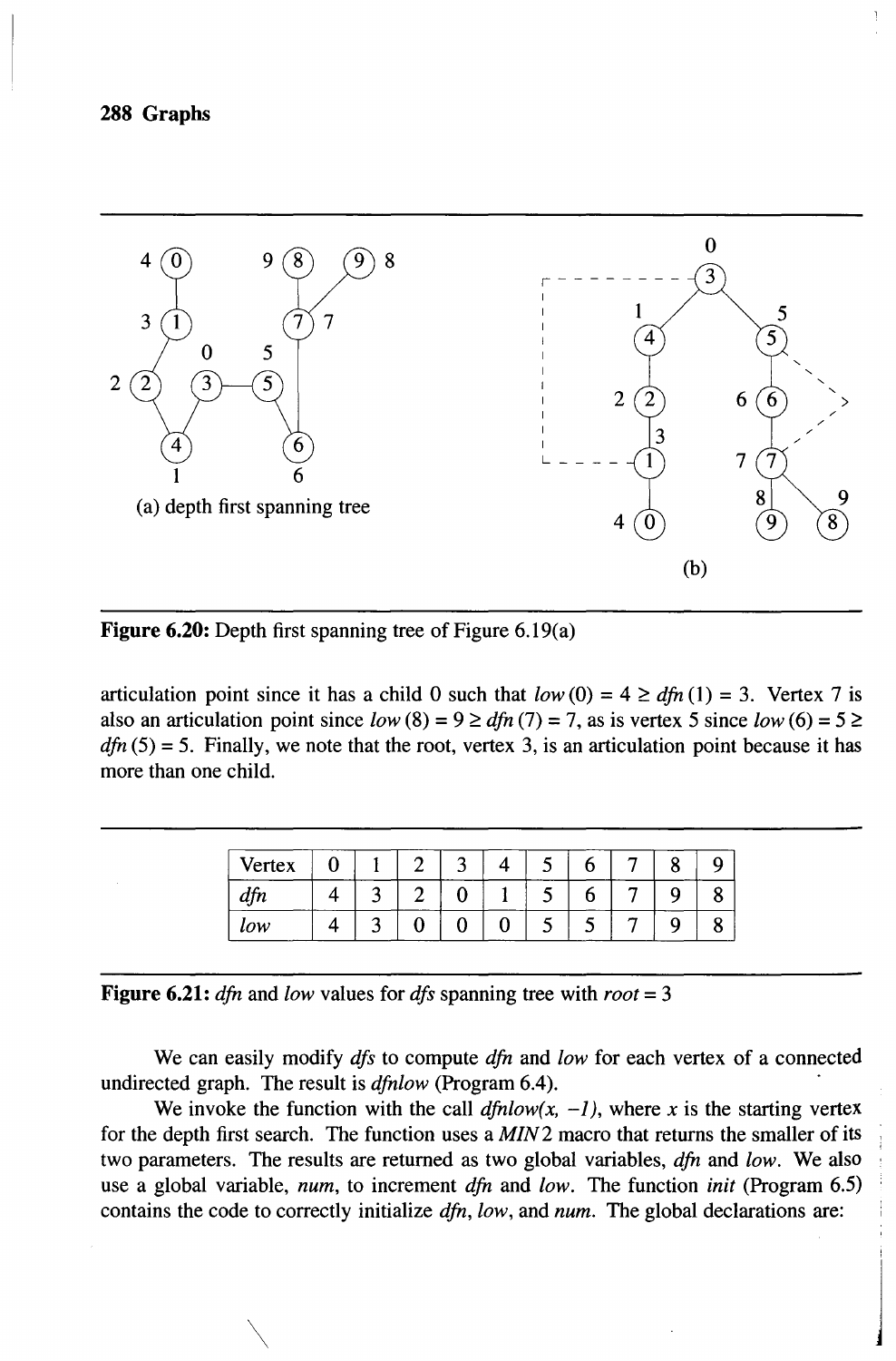#### **Elementary Graph Operations 289**

```
void dfnlow(int u, int v) 
{/* compute dfn and low while performing a dfs search 
 - beginning at vertex u, v is the parent of u (if any) */nodePointer ptr; 
  int w; 
  dfn[u] = low[u] = num++;for (ptr = qraph[u]; ptr; ptr = ptr\rightarrowlink) {
     w = ptr \rightarrow vertex;if (dfn[w] < 0) { /* w is an unvisited vertex */dfnlow(w,u); 
        low[u] = MIN2(low[u],low[w]);
     else if (w != v) 
        low[u] = MIN2(low[u],dfn[w]);
  \mathcal{E}\mathcal{F}
```
 $\mathcal{L}$  respectively. The contract of  $\mathcal{L}$ 

**Program 6.4:** Determining *dfn* and *low* 

```
#define MIN2(x, y) ((x) < (y) ? (x) : (y))
short int dfn[MAX_VERTICES];
short int low [MAX_VERTICES];
int num;
```

```
void init(void) 
{ 
   int i; 
   for (i = 0; i < n; i++) {
      visited[i] = FALSE;dfn[i] = low[i] = -1;\mathcal{F}num = 0;\mathcal{L}
```
**Program 6.5:** Initialization of *dfn* and *low* 

We can partition the edges of the connected graph into their biconnected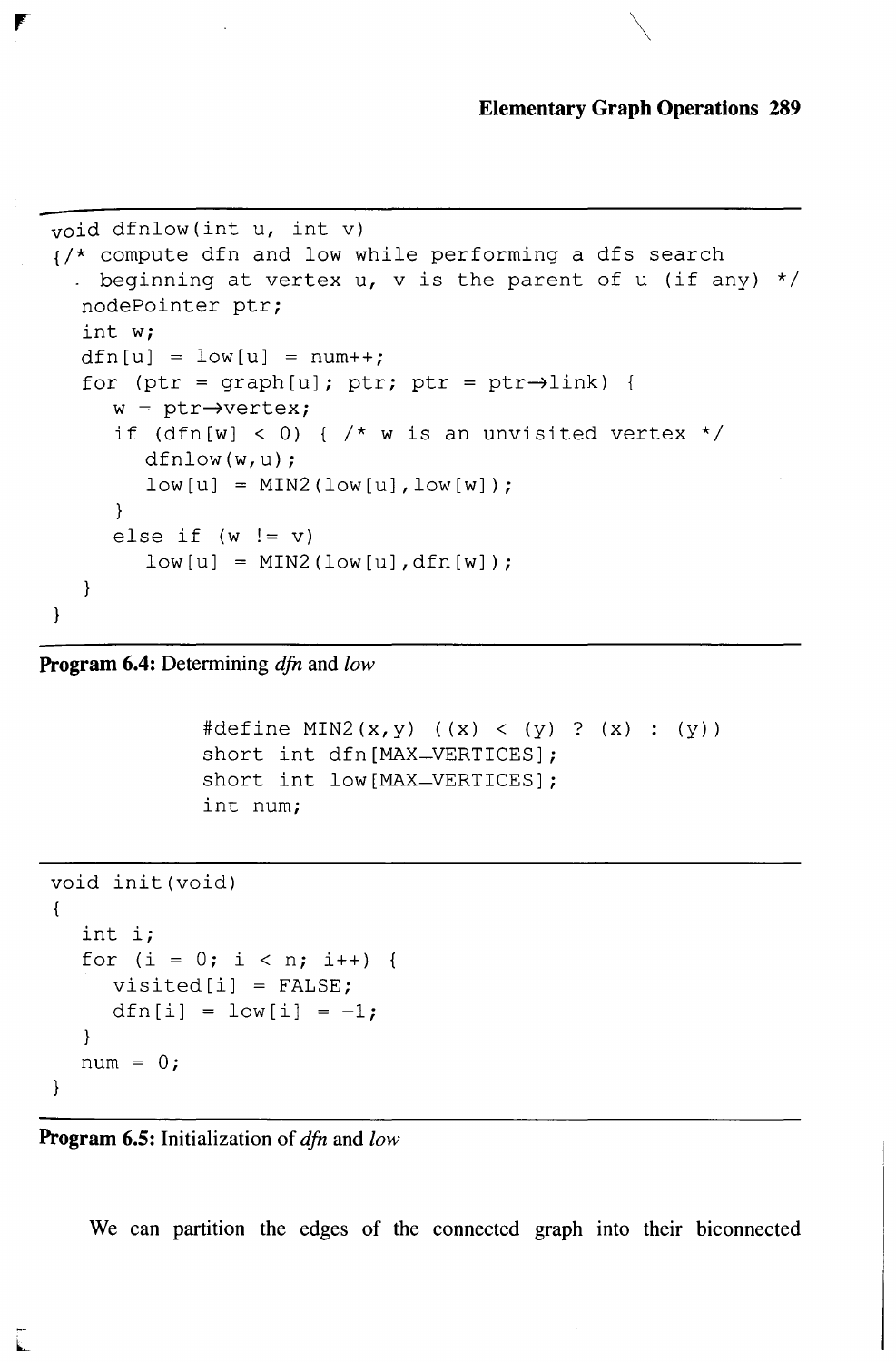## **290 Graphs**

components by adding some code to *dfnlow.* We know that *low[wl* has been computed following the return from the function call *dfnlow* (w, u). If  $low \, [w] \geq dfn \, [u]$ , then we have identified a new biconnected component. We can output all edges in a biconnected component if we use a stack to save the edges when we first encounter them. The function *bicon* (Program 6.6) contains the code. The same initialization function (Program 6.5) is used. The function call is *bicon*  $(x, -1)$ , where *x* is the root of the spanning tree. Note that the parameters for the stack operations *push* and *pop* are slightly different from those used in Chapter 3.

```
void bicon(int u, int v) 
\frac{1}{x} compute dfn and low, and output the edges of G by their
   biconnected components, v is the parent (if any) of u 
   in the resulting spanning tree. It is assumed that all 
   entries of dfn[] have been initialized to -1, num is
   initially to 0, and the stack is initially empty */ 
  nodePointer ptr; 
  int w,x,y; 
  dfn[u] = low[u] = num++;for (ptr = graph[u]; ptr; ptr = ptr\rightarrowlink) {
     w = ptr \rightarrow vertex;if (v := w \& \text{dfn}[w] < \text{dfn}[u])push(u,w); /* add edge to stack */if (dfn[w] <0) { /* w has not been visited */bicon(w,u); 
           low[u] = MIN2(low[u],low[w]);
           if (low[w] \geq dfn[u]) {
              printf("New biconnected component: "); 
              do { /* delete edge from stack */ 
                 pop(\&x, \&y);printf(" <%d,%d>",x,y); 
              } while (! ((x == u) & (x (y == w)));
              printf("\n");
           \mathcal{E}}<br>else if (w != v) low[u] = MIN2(low[u],dfn[w]);
   }
\mathcal{E}
```
je poznatelj poznatelj poznatelj poznatelj poznatelj poznatelj poznatelj poznatelj poznatelj poznatelj poznatelj<br>Definition of the control of the control of the control of the control of the control of the control of the c

#### **Program 6.6:** Biconnected components of a graph

 $\diagdown$